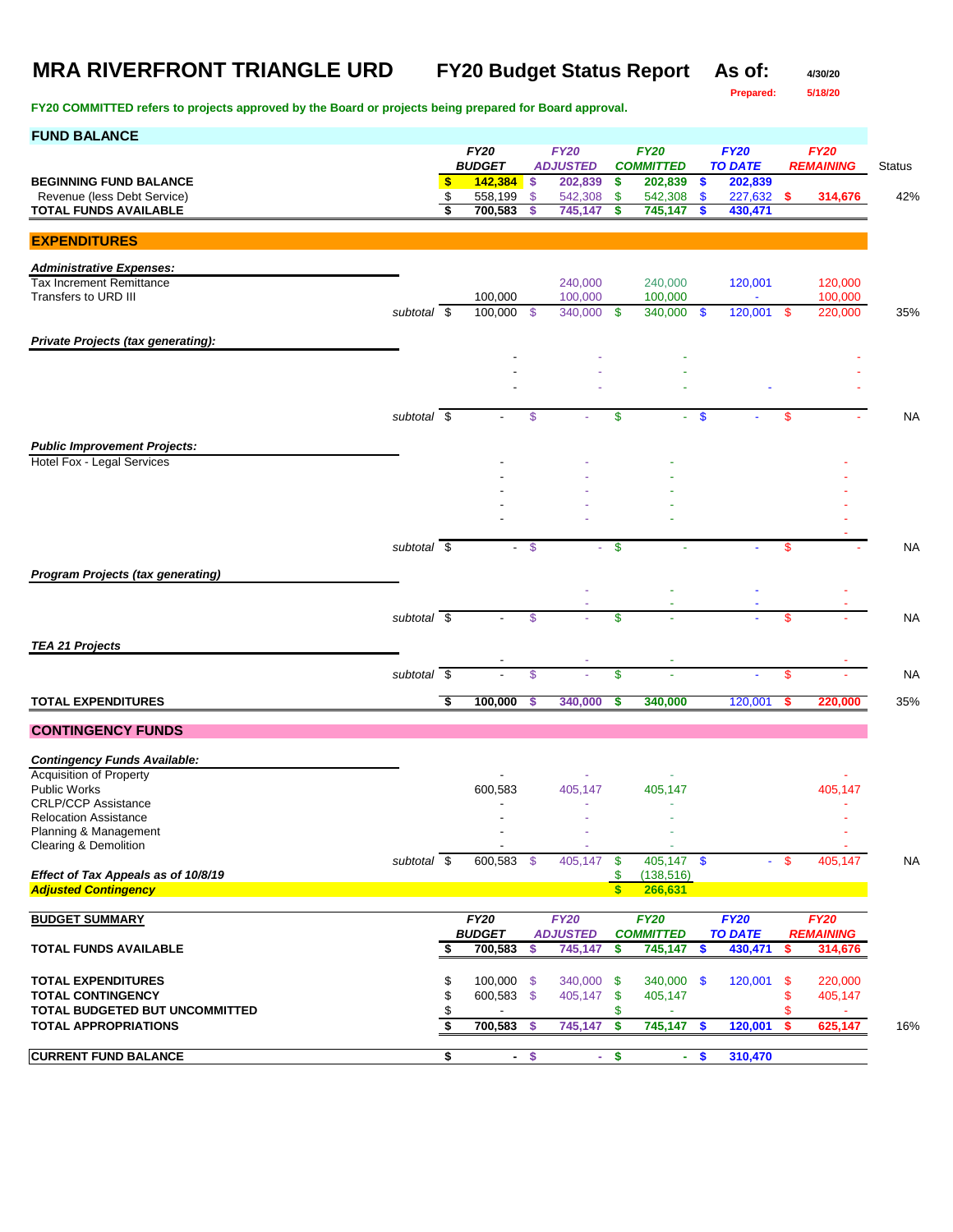## **MRA FRONT ST URD FY20 Budget Status Report As of: 4/30/20**

**Prepared: 5/18/20**

| <b>FUND BALANCE</b>                                                                                                     |                          |                              |     |                                |                         |                                 |        |                               |      |                                 |                 |
|-------------------------------------------------------------------------------------------------------------------------|--------------------------|------------------------------|-----|--------------------------------|-------------------------|---------------------------------|--------|-------------------------------|------|---------------------------------|-----------------|
|                                                                                                                         |                          | <b>FY20</b><br><b>BUDGET</b> |     | <b>FY20</b><br><b>ADJUSTED</b> |                         | <b>FY20</b><br><b>COMMITTED</b> |        | <b>FY20</b><br><b>TO DATE</b> |      | <b>FY20</b><br><b>REMAINING</b> | <b>Status</b>   |
| <b>BEGINNING FUND BALANCE</b>                                                                                           |                          | \$<br>390,807                | \$  | 403,273                        | \$                      | 403,273                         | \$     | 403,273                       |      |                                 |                 |
| Revenue (less Debt Service)                                                                                             |                          | \$<br>2,516<br>393,323       | \$  | 718,275                        | \$                      | 718,275                         | \$     | 160,260                       | -\$  | 558,015                         | 22%             |
| <b>TOTAL FUNDS AVAILABLE</b>                                                                                            |                          |                              | \$  | 1,121,548                      | \$                      | 1,121,548                       | \$     | 563,533                       |      |                                 |                 |
| <b>EXPENDITURES</b>                                                                                                     |                          |                              |     |                                |                         |                                 |        |                               |      |                                 |                 |
| <b>Administrative Expenses:</b>                                                                                         |                          |                              |     |                                |                         |                                 |        |                               |      |                                 |                 |
| <b>Merchant Service Fees</b>                                                                                            |                          |                              |     |                                |                         |                                 |        |                               |      |                                 |                 |
| Transfers to URD III                                                                                                    | subtotal $\overline{\$}$ |                              | \$  |                                | \$                      |                                 | \$     |                               | \$   |                                 | <b>NA</b>       |
|                                                                                                                         |                          |                              |     |                                |                         |                                 |        |                               |      |                                 |                 |
| <b>Private Projects (tax generating):</b><br>AC by Mariott Hotel - 175 Pattee St - \$1,886,105 via bond when compl      |                          |                              |     |                                |                         |                                 |        |                               |      |                                 |                 |
| Levasseur Street Townhomes - 304 Levasseur St                                                                           |                          | 191,870                      |     | 191,870                        |                         | 191,870                         |        | 184,914                       |      | 6,956                           |                 |
| Radius Gallery - 120 N Higgins Ave                                                                                      |                          | 146,888                      |     | 146,888                        |                         | 146,888                         |        | 146,888                       |      |                                 | done            |
| Union Block Restoration - 127 East Main<br>Wren Hotel - 201 E Main Street - \$587,212 when available                    |                          |                              |     | 579,858                        |                         | 579,858                         |        |                               |      | 579,858                         |                 |
|                                                                                                                         |                          |                              |     |                                |                         |                                 |        |                               |      |                                 |                 |
|                                                                                                                         |                          |                              |     |                                |                         |                                 |        |                               |      |                                 |                 |
|                                                                                                                         |                          |                              |     |                                |                         |                                 |        |                               |      |                                 |                 |
|                                                                                                                         | subtotal \$              | 338,758                      | -\$ | 918,616                        | -\$                     | 918,616                         | -\$    | 331,802                       | - \$ | 586,814                         | 36%             |
| <b>Public Improvement Projects:</b>                                                                                     |                          |                              |     |                                |                         |                                 |        |                               |      |                                 |                 |
| Dragon Hollow - \$50k total when available                                                                              |                          |                              |     | 50,000                         |                         | 50,000                          |        | 50,000                        |      |                                 | done            |
| Missoula Public Library - \$500K total; \$300K remain for FY20+; up to \$<br>North Riverside Parks & Trails Master Plan |                          | 50,000                       |     | 75,000<br>1,665                |                         | 75,000<br>1,665                 |        | 75,000<br>1,665               |      |                                 | \$225K remainin |
| Payne/Library Block - Redevelopment Plan                                                                                |                          |                              |     | 25,000                         |                         | 25,000                          |        |                               |      | 25,000                          |                 |
|                                                                                                                         |                          |                              |     |                                |                         |                                 |        |                               |      |                                 |                 |
|                                                                                                                         |                          |                              |     |                                |                         |                                 |        |                               |      |                                 |                 |
|                                                                                                                         | subtotal $\overline{\$}$ | 50,000 \$                    |     | 151,665                        | - \$                    | 151,665                         |        | 126,665                       | -\$  | 25,000                          | 84%             |
|                                                                                                                         |                          |                              |     |                                |                         |                                 |        |                               |      |                                 |                 |
| <b>Program Projects (tax generating)</b>                                                                                |                          |                              |     |                                |                         |                                 |        |                               |      |                                 |                 |
|                                                                                                                         |                          |                              |     |                                |                         |                                 |        |                               |      |                                 |                 |
|                                                                                                                         | subtotal \$              |                              | \$  |                                | \$                      |                                 |        |                               | \$   |                                 | <b>NA</b>       |
| <b>MAP-21 Projects</b>                                                                                                  |                          |                              |     |                                |                         |                                 |        |                               |      |                                 |                 |
|                                                                                                                         | subtotal $\overline{\$}$ |                              | \$  |                                | \$                      |                                 |        |                               | \$   |                                 | NA              |
|                                                                                                                         |                          |                              |     |                                |                         |                                 |        |                               |      |                                 |                 |
| <b>TOTAL EXPENDITURES</b>                                                                                               |                          | \$<br>388,758                | s   | 1,070,281                      | \$                      | 1,070,281                       |        | 458,467                       | s    | 611.814                         | 43%             |
| <b>CONTINGENCY FUNDS</b>                                                                                                |                          |                              |     |                                |                         |                                 |        |                               |      |                                 |                 |
| <b>Contingency Funds Available:</b>                                                                                     |                          |                              |     |                                |                         |                                 |        |                               |      |                                 |                 |
| <b>Acquisition of Property</b>                                                                                          |                          |                              |     |                                |                         |                                 |        |                               |      |                                 |                 |
| <b>Public Works</b>                                                                                                     |                          | 4,565                        |     | 51,267                         |                         | 51,267                          |        |                               |      | 51,267                          |                 |
| <b>CRLP/CCP Assistance</b><br><b>Relocation Assistance</b>                                                              |                          |                              |     |                                |                         |                                 |        |                               |      |                                 |                 |
| Planning & Management                                                                                                   |                          |                              |     |                                |                         |                                 |        |                               |      |                                 |                 |
| <b>Clearing &amp; Demolition</b>                                                                                        | subtotal \$              | $4.565$ \$                   |     | 51,267                         | -\$                     | $51,267$ \$                     |        |                               | - \$ |                                 |                 |
| Effect of Tax Appeals as of 10/8/19                                                                                     |                          |                              |     |                                | \$                      | (40, 645)                       |        |                               |      | 51,267                          |                 |
| <b>Adjusted Contingency</b>                                                                                             |                          |                              |     |                                | $\overline{\mathbf{s}}$ | 10,622                          |        |                               |      |                                 |                 |
| <b>BUDGET SUMMARY</b>                                                                                                   |                          | <b>FY20</b>                  |     | <b>FY20</b>                    |                         | <b>FY20</b>                     |        | <b>FY20</b>                   |      | <b>FY20</b>                     |                 |
|                                                                                                                         |                          | <b>BUDGET</b>                |     | <b>ADJUSTED</b>                |                         | <b>COMMITTED</b>                |        | <b>TO DATE</b>                |      | <b>REMAINING</b>                |                 |
| <b>TOTAL FUNDS AVAILABLE</b>                                                                                            |                          | 393,323                      | \$  | 1,121,548                      | \$                      | 1,121,548                       | \$     | 563,533                       | S    | 558,015                         |                 |
| <b>TOTAL EXPENDITURES</b>                                                                                               |                          | \$<br>388,758                | \$  | 1,070,281                      | \$                      | 1,070,281                       | - \$   | 458,467                       | \$   | 611,814                         |                 |
| <b>TOTAL CONTINGENCY</b>                                                                                                |                          | \$<br>4,565                  | \$  | 51,267                         | $\mathbf{\$}$           | 51,267                          |        |                               | \$   | 51,267                          |                 |
| TOTAL BUDGETED BUT UNCOMMITTED                                                                                          |                          | \$                           |     |                                | \$                      |                                 |        |                               | \$   |                                 |                 |
| <b>TOTAL APPROPRIATIONS</b>                                                                                             |                          | \$<br>393,323                | S   | 1,121,548                      | \$                      | 1,121,548                       | S      | 458,467                       | \$   | 663,081                         | 41%             |
| <b>CURRENT FUND BALANCE</b>                                                                                             |                          | \$<br>$\sim$                 | \$  | $\sim$                         | -\$                     |                                 | $-$ \$ | 105,066                       |      |                                 |                 |
| <b>CONTINGENCY REMAINING + PROJECT SAVINGS</b>                                                                          |                          |                              |     |                                |                         |                                 |        |                               |      | 10,622                          |                 |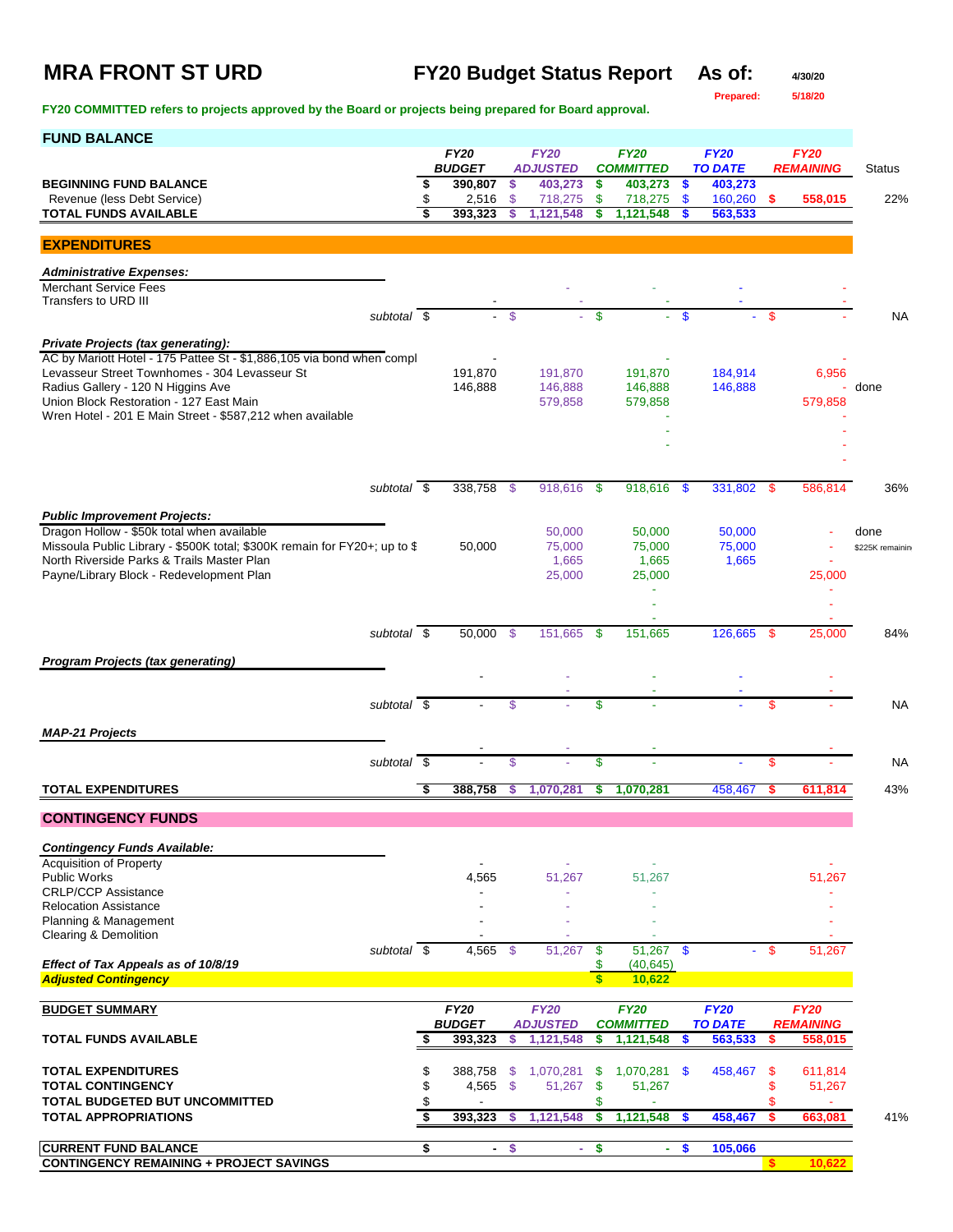# **MRA URD II FY20 Budget Status Report As of: 4/30/20**

**Prepared: 5/18/20**

**FY20 COMMITTED refers to projects approved by the Board or projects being prepared for Board approval.** 

| <b>FUND BALANCE</b>                                                                                                      |             |                        |            |                        |            |                        |                     |                        |      |                          |                    |
|--------------------------------------------------------------------------------------------------------------------------|-------------|------------------------|------------|------------------------|------------|------------------------|---------------------|------------------------|------|--------------------------|--------------------|
|                                                                                                                          |             | <b>FY20</b>            |            | <b>FY20</b>            |            | <b>FY20</b>            |                     | <b>FY20</b>            |      | <b>FY20</b>              |                    |
|                                                                                                                          |             | <b>BUDGET</b>          |            | <b>ADJUSTED</b>        |            | <b>COMMITTED</b>       |                     | <b>TO DATE</b>         |      | <b>REMAINING</b>         | <b>Status</b>      |
| <b>BEGINNING FUND BALANCE</b><br>Revenue (less Debt Service)                                                             |             | 4,069,926<br>2,940,477 | \$<br>\$   | 3,441,763<br>2,837,082 | \$<br>\$   | 3,441,763<br>2,837,082 | $\frac{2}{3}$<br>\$ | 3,441,763<br>1,297,143 | \$   | 1,539,939                | 46%                |
| <b>TOTAL FUNDS AVAILABLE</b>                                                                                             |             | 7,010,403              | S          | 6,278,845              | \$         | 6,278,845              | S                   | 4,738,906              |      |                          |                    |
|                                                                                                                          |             |                        |            |                        |            |                        |                     |                        |      |                          |                    |
| <b>EXPENDITURES</b>                                                                                                      |             |                        |            |                        |            |                        |                     |                        |      |                          |                    |
| <b>Administrative Expenses:</b>                                                                                          |             |                        |            |                        |            |                        |                     |                        |      |                          |                    |
| <b>Tax Increment Remittance</b>                                                                                          |             |                        |            | 738,175                |            | 738,175                |                     | 369,087                |      | 369,088                  |                    |
| Transfers to URD III                                                                                                     |             | 150,000                |            | 150,000                |            | 150,000                |                     |                        |      | 150,000                  |                    |
|                                                                                                                          | subtotal \$ | 150,000 \$             |            | 888,175 \$             |            | 888,175 \$             |                     | 369,087 \$             |      | 519,088                  | 42%                |
| <b>Private Projects (tax generating):</b>                                                                                |             |                        |            |                        |            |                        |                     |                        |      |                          |                    |
| 1901 Maple Street - MSJ Properties Housing                                                                               |             |                        |            | 69,885                 |            | 69,885                 |                     |                        |      |                          | 69,885 ongoing     |
| Blackfoot River Outfitters - 225 N Russell Street                                                                        |             | 80,582                 |            | 80,582                 |            | 80,582                 |                     |                        |      | 80,582                   | ongoing            |
| Burton Street Apartments - 525 Burton Street                                                                             |             | 123,994                |            | 123,994                |            | 123,994                |                     |                        |      | 123,994                  | ongoing            |
| DJ&A Office Building - 2000 Maple Street                                                                                 |             | 301,432                |            | 301,432                |            | 301,432                |                     |                        |      | 301,432                  | ongoing            |
| Ponderosa Village - 1029 West Pine Street                                                                                |             |                        |            | 96,000                 |            | 96,000                 |                     |                        |      | 96,000                   | ongoing            |
| Sentinel Property Medical Offices - 1900 West Broadway                                                                   |             |                        |            | 1,170,611              |            | 1,170,611              |                     |                        |      | 1,170,611                | ongoing            |
| The Row at Milwaukee Trail - 201 S Catlin                                                                                |             | 122,239                |            | 122,239                |            | 122,239                |                     |                        |      | 122,239                  | ongoing            |
|                                                                                                                          | subtotal \$ | 628,247                | - \$       | 1,964,743              | \$.        | 1,964,743              | - \$                |                        | \$   | 1,964,743                |                    |
|                                                                                                                          |             |                        |            |                        |            |                        |                     |                        |      |                          |                    |
| <b>Public Improvement Projects:</b>                                                                                      |             |                        |            |                        |            |                        |                     |                        |      |                          |                    |
| Bitterroot Trail Connection - Pine to Spruce Streets - Construction                                                      |             | 357,406                |            | 357,406                |            | 357,406                |                     | 337,011                |      | 20,395                   | ongoing            |
| Bitterroot Trail Connection - Pine to Spruce Streets - Design/Engineering/Const                                          |             | 9,799                  |            | 8,071                  |            | 8,071                  |                     | 7,409                  |      | 662                      | ongoing            |
| Bitterroot Trail Connection - Pine to Spruce Streets - Lighting                                                          |             | 54,000                 |            |                        |            |                        |                     | 612                    |      | (612)                    | ongoing            |
| <b>Clark Fork Riverbank Stabilization</b>                                                                                |             |                        |            | 2,555                  |            | 2,555                  |                     | 2,555                  |      |                          | done               |
| Housing Policy Implementation - \$10K/yr (FY20, FY21, FY22)                                                              |             |                        |            | 10,000                 |            | 10,000                 |                     |                        |      | 10,000                   | ongoing            |
| <b>Legal Services</b><br>Max Wave - DNRC Grant Reimbursement                                                             |             | 10,000                 |            | 10,000<br>5,000        |            | 5,000                  |                     | 5,000                  |      | 10,000<br>$\blacksquare$ | set aside<br>done  |
| Missoula Food Bank & Community Center - PHC Satelite Clinic                                                              |             |                        |            | 433,840                |            | 433,840                |                     |                        |      | 433,840                  | ongoing            |
| North Riverside Parks & Trails Master Plan                                                                               |             |                        |            | 1,667                  |            | 1,667                  |                     | 1,667                  |      |                          | done               |
| Opportunity Zone Funding - \$50K (\$25K from URD II & NRSS URD)                                                          |             |                        |            | 25,000                 |            | 25,000                 |                     | 25,000                 |      |                          | done               |
| Police Facility - 101 North Catlin (\$250K/yr FY19-FY22)                                                                 |             | 250,000                |            | 250,000                |            | 250,000                |                     |                        |      | 250,000 ongoing          |                    |
| Sidewalks - 2nd & 3rd Street - Construction (Estimate)                                                                   |             | 327,000                |            | 343,468                |            | 343,468                |                     |                        |      | 343,468                  | ongoing            |
| Sidewalks - 2nd & 3rd Street - Design, Engineering, Const. Admin                                                         |             |                        |            | 92,992                 |            | 92,992                 |                     | 49,209                 |      | 43,784                   | ongoing            |
| Silver Park - Public Art - "Perseverance" Lighting                                                                       |             | 25,000                 |            | 25,000                 |            | 25,000                 |                     | 17,524                 |      | 7,476                    | done               |
| Sleepy Inn - 1427 West Broadway - Purchase                                                                               |             |                        |            | 1,100,000              |            | 1,100,000              |                     | 1,071,672              |      | 28,328                   | ongoing            |
| Traffic Signal Box - Russell & Wyoming Streets                                                                           |             |                        |            | 1,500                  |            | 1,500                  |                     | 1,500                  |      |                          | done               |
| <b>Wayfinding &amp; Entry Features</b>                                                                                   |             | 77,750                 |            | 77,750                 |            |                        |                     |                        |      | 77,750                   | set aside          |
| West Broadway Island - Trail & Bridge - Construction                                                                     |             | 201,253                |            | 81,533                 |            | 81,533                 |                     | 81,025                 |      | 508                      | ongoing            |
| West Broadway Island - Trail & Bridge - Design/Eng/Const. Admin<br>West Broadway Island - Trail & Bridge - Miscellaneous |             |                        |            | 1,992                  |            | 1,992                  |                     | 1,992                  |      | 0                        | ongoing<br>ongoing |
| Wyoming Street Reconstruction - Construction                                                                             |             | 629,075                |            | 610,566                |            | 610,566                |                     | 232                    |      | 610,334                  | ongoing            |
| Wyoming Street Reconstruction - Design/Eng/Const. Admin                                                                  |             | 29,291                 |            | 49,629                 |            | 49,629                 |                     | 6,905                  |      | 42,724                   | ongoing            |
| YWCA Expansion - 1800 S 3rd St W                                                                                         |             | 142,404                |            | 142,404                |            | 142,404                |                     |                        |      | 142,404                  | ongoing            |
|                                                                                                                          |             |                        |            |                        |            |                        |                     |                        |      |                          |                    |
|                                                                                                                          |             |                        |            |                        |            |                        |                     |                        |      |                          |                    |
|                                                                                                                          | subtotal \$ | 2,112,978              | $\sqrt{3}$ | 3,630,373              | \$         | 3,542,623              | <b>S</b>            | 1,609,312              | - \$ | 2,021,061                | 44%                |
|                                                                                                                          |             |                        |            |                        |            |                        |                     |                        |      |                          |                    |
| Program (CCP/CRLP/FIP) Projects (tax generating)<br>Westside Lanes & Fun Center - 1615 Wyoming Street                    |             | 50,000                 |            | 50,000                 |            | 50,000                 |                     |                        |      |                          | 50,000 ongoing     |
|                                                                                                                          |             |                        |            |                        |            |                        |                     |                        |      |                          |                    |
| Unidentified Program Projects                                                                                            |             |                        |            |                        |            |                        |                     |                        |      |                          |                    |
|                                                                                                                          | subtotal \$ | $50,000$ \$            |            | 50,000                 | $\sqrt{3}$ | $50,000$ \$            |                     |                        | \$   | 50,000                   | <b>NA</b>          |
| <b>Federally Assisted Projects</b>                                                                                       |             |                        |            |                        |            |                        |                     |                        |      |                          |                    |
|                                                                                                                          |             |                        |            |                        |            |                        |                     |                        |      |                          |                    |
|                                                                                                                          | subtotal \$ |                        | \$         |                        | \$         |                        |                     |                        | \$   |                          | <b>NA</b>          |
| <b>TOTAL EXPENDITURES</b>                                                                                                |             | \$<br>2,941,225        | \$         | 6,533,291              | \$         | 6,445,541              | \$                  | 1,978,399              | S    | 4,554,892                | 30%                |

**CONTINGENCY FUNDS**

| <b>Contingency Funds Available:</b>                                       |                |             |                 |     |                  |              |                |        |                         |     |
|---------------------------------------------------------------------------|----------------|-------------|-----------------|-----|------------------|--------------|----------------|--------|-------------------------|-----|
| <b>Acquisition of Property</b>                                            | 100,000        |             |                 |     |                  |              |                |        |                         |     |
| <b>Public Works</b>                                                       | 3,769,178      |             |                 |     |                  |              |                |        | $\Omega$                |     |
| <b>CRLP/CCP Assistance</b>                                                |                |             |                 |     |                  |              |                |        |                         |     |
| <b>Relocation Assistance</b>                                              |                |             |                 |     |                  |              |                |        |                         |     |
| Planning & Management                                                     | 100,000        |             |                 |     |                  |              |                |        |                         |     |
| Clearing & Demolition                                                     | 100,000        |             |                 |     |                  |              |                |        |                         |     |
| subtotal \$                                                               | 4,069,178 \$   |             |                 |     |                  | \$.          |                | $-$ \$ |                         |     |
| Effect of Tax Appeals as of 10/8/19                                       |                |             |                 |     | (172, 601)       |              |                |        |                         |     |
| <b>Adjusted Contingency</b>                                               |                |             |                 |     | (172, 601)       |              |                |        |                         |     |
|                                                                           |                |             |                 |     |                  |              |                |        |                         |     |
| <b>BUDGET SUMMARY</b>                                                     | <b>FY20</b>    |             | <b>FY20</b>     |     | <b>FY20</b>      |              | <b>FY20</b>    |        | <b>FY20</b>             |     |
|                                                                           | <b>BUDGET</b>  |             | <b>ADJUSTED</b> |     | <b>COMMITTED</b> |              | <b>TO DATE</b> |        | <b>REMAINING</b>        |     |
| <b>TOTAL FUNDS AVAILABLE</b>                                              | 7,010,403      |             | 6,278,845       | S.  | 6,278,845        |              | 4,738,906      |        | 1,539,939               |     |
|                                                                           |                |             |                 |     |                  |              |                |        |                         |     |
| <b>TOTAL EXPENDITURES</b>                                                 | 2,941,225      | -SS         | 6,533,291       | \$. | 6,445,541        | <b>S</b>     | 1,978,399      | S      | 4,467,142               |     |
| <b>TOTAL CONTINGENCY</b>                                                  | 4,069,178 \$   |             |                 |     |                  |              |                |        |                         |     |
| <b>TOTAL BUDGETED BUT UNCOMMITTED</b>                                     |                |             |                 |     | 87,750           |              |                |        | 87,750                  |     |
| <b>TOTAL APPROPRIATIONS</b>                                               | 7,010,403      | -5          | 6,533,291       |     | 6,533,291        | S.           | 1,978,399      |        | 4,554,892               | 30% |
|                                                                           |                |             |                 |     |                  |              |                |        |                         |     |
| <b>CURRENT FUND BALANCE</b>                                               | $\blacksquare$ | $\mathbf s$ | $(254, 446)$ \$ |     | (254, 446)       | $\mathbf{s}$ | 2,760,507      |        | <b>Adj. Contingency</b> |     |
| Less Long Term Receivables (MWC Notes) not readily available for projects |                |             |                 |     |                  |              | (412, 846)     |        | (585, 447)              |     |
| <b>ADJUSTED FUND BALANCE</b>                                              |                |             |                 |     |                  |              | 2,347,661      |        |                         |     |
| <b>CONTINGENCY + PROJECT SAVINGS - MWC NOTES</b>                          |                |             |                 |     |                  |              |                |        | (585, 447)              |     |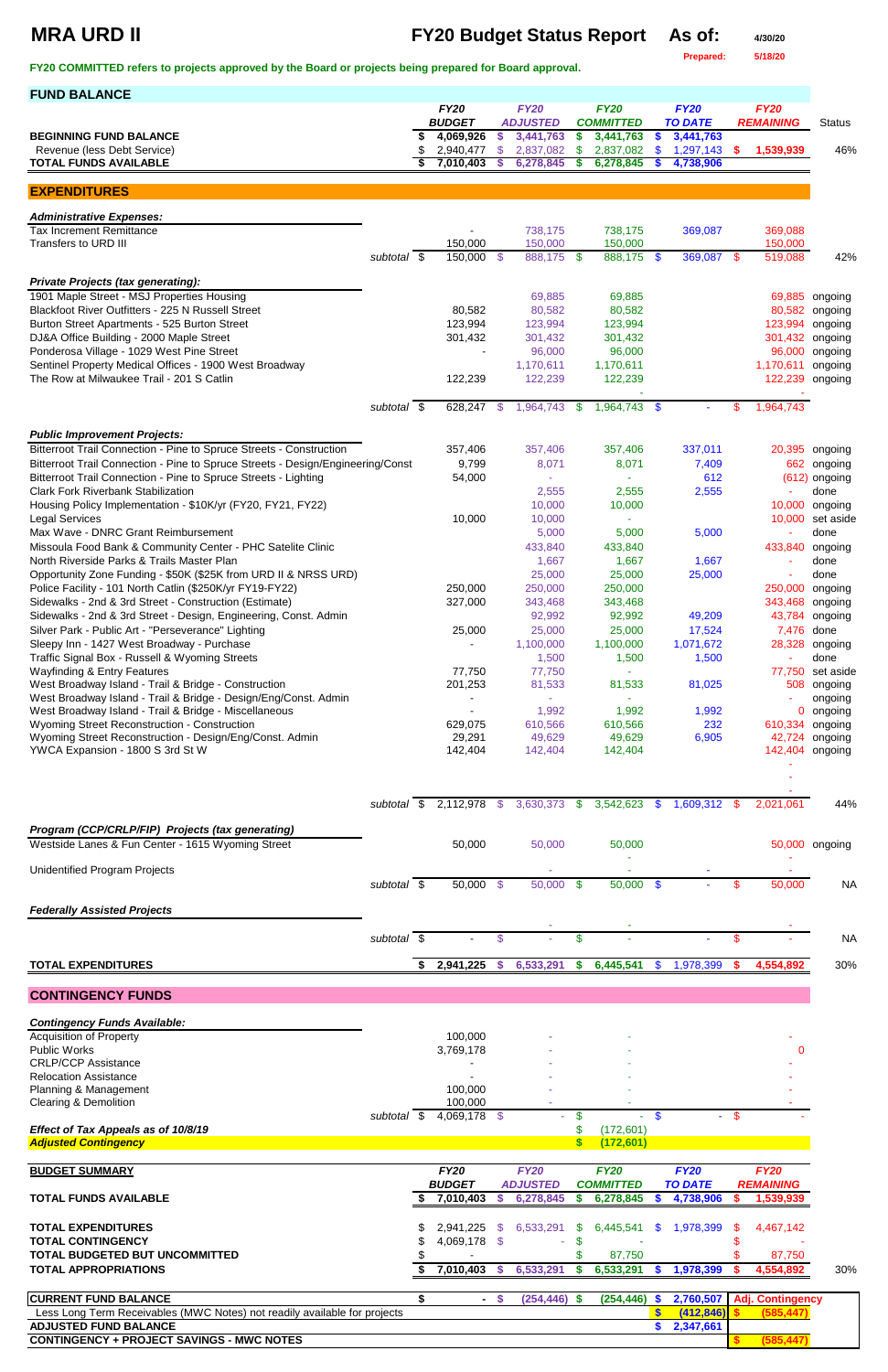# **MRA URD III FY20 Budget Status Report As of: 4/30/20**

**Prepared: 5/18/20**

**FY20 COMMITTED refers to projects approved by the Board or projects being prepared for Board approval.** 

| <b>FUND BALANCE</b>                                                                                                      |                          |    |                            |               |                              |          |                               |               |                             |        |                   | <b>Status</b>                   |
|--------------------------------------------------------------------------------------------------------------------------|--------------------------|----|----------------------------|---------------|------------------------------|----------|-------------------------------|---------------|-----------------------------|--------|-------------------|---------------------------------|
|                                                                                                                          |                          |    | <b>FY20</b>                |               | <b>FY20</b>                  |          | <b>FY20</b>                   |               | <b>FY20</b>                 |        | <b>FY20</b>       | %                               |
| <b>BEGINNING FUND BALANCE</b>                                                                                            |                          | S  | <b>BUDGET</b><br>2,698,735 | $\mathbf{\$}$ | <b>ADJUSTED</b><br>3,061,845 | \$       | <b>COMMITTED</b><br>3,061,845 | S             | <b>TO DATE</b><br>3,061,845 |        | <b>REMAINING</b>  |                                 |
| Revenue (less Debt Service)                                                                                              |                          | S  | 4,442,266                  | -\$           | 4,344,790                    | -\$      | 4,344,790                     | \$            | 1,305,952                   | - \$   | 3,038,838 30%     |                                 |
| <b>TOTAL FUNDS AVAILABLE</b>                                                                                             |                          |    | 7,141,001                  | <b>S</b>      | 7,406,635                    | <b>S</b> | 7,406,635                     | S             | 4,367,797                   |        |                   |                                 |
| <b>EXPENDITURES</b>                                                                                                      |                          |    |                            |               |                              |          |                               |               |                             |        |                   |                                 |
|                                                                                                                          |                          |    |                            |               |                              |          |                               |               |                             |        |                   |                                 |
| <b>Administrative Expenses:</b><br><b>Personnel Services</b>                                                             |                          |    | 620,700                    |               | 620,700                      |          | 620,700                       |               | 482,017                     |        | 138,683           |                                 |
| <b>Supplies</b>                                                                                                          |                          |    | 9,126                      |               | 9,126                        |          | 9,126                         |               | 4,455                       |        | 4,671             |                                 |
| <b>Purchased Services</b>                                                                                                |                          |    | 339,407                    |               | 339,407                      |          | 339,407                       |               | 187,116                     |        | 152,291           |                                 |
| <b>Grants &amp; Contributions</b><br><b>Tax Increment Remittance</b>                                                     |                          |    | 10,000                     |               | 10,000<br>1,000,000          |          | 10,000<br>1,000,000           |               | 500,001                     |        | 10,000<br>499,999 |                                 |
| <b>Capital Outlay</b>                                                                                                    |                          |    |                            |               |                              |          |                               |               |                             |        |                   |                                 |
|                                                                                                                          | subtotal \$              |    | 979,233 \$                 |               | 1,979,233 \$                 |          | 1,979,233                     | $\frac{1}{2}$ | 1,173,590 \$                |        | 805,643 59%       |                                 |
| <b>Private Projects (tax generating):</b>                                                                                |                          |    |                            |               |                              |          |                               |               |                             |        |                   |                                 |
| Aspen Grove Therapy & Wellness                                                                                           |                          |    |                            |               | 104,200                      |          | 104,200                       |               |                             |        | 104,200 ongoing   |                                 |
| South Crossing (Woodbury) - Northeast Parcel - 3620 Brooks Street<br>South Crossing (Woodbury) - Ph 2 - Demo & Pub. Imp. |                          |    | 94,499                     |               | 78,847                       |          | 78,847                        |               |                             |        |                   | 78,847 ongoing<br>done          |
| Stockman Bank - 3601 & 3611 Brooks Street                                                                                |                          |    | 454,941                    |               | 454,941                      |          | 454,941                       |               |                             |        | 454,941           | ongoing                         |
| Tremper's Kent Plaza - 1200-1210 West Kent Ave                                                                           |                          |    | 226,100                    |               | 226,100                      |          | 226,100                       |               |                             |        | 226,100 ongoing   |                                 |
|                                                                                                                          |                          |    |                            |               |                              |          |                               |               |                             |        |                   |                                 |
|                                                                                                                          | subtotal \$              |    | 775,540 \$                 |               | 864,088 \$                   |          | 864,088                       | $\sqrt[6]{3}$ |                             | $-$ \$ | 864,088 NA        |                                 |
| <b>Public Improvement Projects:</b>                                                                                      |                          |    |                            |               |                              |          |                               |               |                             |        |                   |                                 |
| Brooks Street Corridor - TOD Infrastructure Study                                                                        |                          |    | 40,861                     |               | 3,689                        |          | 3,689                         |               | 3,644                       |        |                   | 45 ongoing                      |
| Fire Hydrant - Dore Lane/Brooks Street<br>Housing Policy Implementation - \$10K/yr (FY20, FY21, FY22)                    |                          |    | 15,000                     |               | 15,000<br>10,000             |          | 15,000<br>10,000              |               |                             |        | 15,000<br>10,000  | ongoing<br>ongoing              |
| <b>Legal Services</b>                                                                                                    |                          |    | 10,000                     |               | 10,000                       |          |                               |               |                             |        |                   | 10,000 set aside                |
| <b>Mary Avenue West - Bond - Street Trees</b>                                                                            |                          |    | 44,707                     |               | 16,120                       |          | 16,120                        |               | 2,646                       |        | 13,474            | ongoing                         |
| Mary Avenue West - Bond - Transfer Out<br>Missoula County Fairgrounds - 1101 South Avenue West                           |                          |    | 1,155,500                  |               | 1,155,500                    |          | 1,155,500                     |               |                             |        | 1,155,500         | done                            |
| MRL Bond COI - Remaining to Transfer to DS                                                                               |                          |    | 4,219                      |               | 4,219                        |          | 4,219                         |               |                             |        |                   | ongoing<br>4,219 ongoing        |
| MRL Park - 1930 South Avenue West - Construction                                                                         |                          |    | 219,433                    |               | 142,904                      |          | 142,904                       |               | 23,402                      |        | 119,502 ongoing   |                                 |
| MRL Park - 1930 South Avenue West - Contingency<br>MRL Park - 1930 South Avenue West - Design, Engineering, Const. Admin |                          |    | 22,305                     |               | 5,517<br>16,110              |          | 5,517<br>16,110               |               | 404                         |        |                   | 5,517 ongoing<br>15,706 ongoing |
| Sidewalks - URD III Northern - Construction (estimate)                                                                   |                          |    | 375,000                    |               | 383,899                      |          | 383,899                       |               |                             |        | 383,899 ongoing   |                                 |
| Sidewalks - URD III Northern - Design/Eng/Const. Admin                                                                   |                          |    |                            |               | 145,753                      |          | 145,753                       |               | 90,536                      |        |                   | 55,217 ongoing                  |
| <b>Street Trees</b>                                                                                                      |                          |    | 24,953                     |               | 8,164                        |          | 8,164                         |               | 1,554                       |        |                   | 6,610 ongoing                   |
| <b>Wayfinding &amp; Entry Features</b>                                                                                   |                          |    | 125,750                    |               | 125,750                      |          |                               |               |                             |        | 125,750 set aside |                                 |
|                                                                                                                          | subtotal \$              |    | 2,037,728 \$               |               | 2,042,625 \$                 |          | 1,906,875                     | - \$          | 122,186 \$                  |        | 1,920,439 6%      |                                 |
|                                                                                                                          |                          |    |                            |               |                              |          |                               |               |                             |        |                   |                                 |
| Façade Improvement Program Projects (tax generating)<br><b>Uncommitted Program Funds</b>                                 |                          |    |                            |               |                              |          |                               |               |                             |        |                   |                                 |
| Aspen Grove Therapy & Wellness                                                                                           |                          |    |                            |               | 50,000                       |          | 50,000                        |               |                             |        |                   | 50,000 ongoing                  |
| Big Dipper - 2700 Paxson Street - Ste F<br>Cornerstone Dental - 3111 Grant Street                                        |                          |    |                            |               | 43,986                       |          | 43,986                        |               |                             |        |                   | 43,986 ongoing                  |
| Dram Shop Central - 2700 Paxson Street                                                                                   |                          |    | 50,000<br>50,000           |               | 50,000<br>50,000             |          | 50,000<br>50,000              |               | 50,000                      |        |                   | done<br>50,000 ongoing          |
| Fine Line Building - 2505 S Russell Street                                                                               |                          |    |                            |               | 50,000                       |          | 50,000                        |               |                             |        |                   | 50,000 ongoing                  |
| The Trail Head - 2505 Garfield Street                                                                                    |                          |    | 150,000                    |               | 150,000                      |          | 150,000                       |               | 150,000                     |        |                   | done                            |
| Tremper's Kent Plaza - 1200-1210 West Kent Ave                                                                           |                          |    | 150,000                    |               | 150,000                      |          | 150,000                       |               |                             |        | 150,000 ongoing   |                                 |
|                                                                                                                          | subtotal \$              |    | 400,000 \$                 |               | 543,986 \$                   |          | 543,986 \$                    |               | 200,000 \$                  |        | 343,986 37%       |                                 |
|                                                                                                                          |                          |    |                            |               |                              |          |                               |               |                             |        |                   |                                 |
| <b>Federally Assisted Projects</b><br><b>None</b>                                                                        |                          |    |                            |               |                              |          |                               |               |                             |        |                   |                                 |
|                                                                                                                          | subtotal $\overline{\$}$ |    | $\sim$                     | $\mathcal{S}$ | $\equiv$                     | \$       | $\omega$ .                    | $\mathbf{\$}$ |                             | $-$ \$ |                   |                                 |
| <b>TOTAL EXPENDITURES</b>                                                                                                |                          | \$ | 4,192,501                  | <b>S</b>      | 5,429,932 \$                 |          | 5,294,182                     | <b>S</b>      | 1,495,776                   | - 56   | 3,934,156 28%     |                                 |
|                                                                                                                          |                          |    |                            |               |                              |          |                               |               |                             |        |                   |                                 |
| <b>CONTINGENCY FUNDS</b>                                                                                                 |                          |    |                            |               |                              |          |                               |               |                             |        |                   |                                 |
| <b>Contingency Funds Available:</b>                                                                                      |                          |    |                            |               |                              |          |                               |               |                             |        |                   |                                 |

| <b>Acquisition of Property</b>                                                        |          |   | 100,000       |      | 100,000         |          | 100,000          |     |                |      | 100,000                 |  |
|---------------------------------------------------------------------------------------|----------|---|---------------|------|-----------------|----------|------------------|-----|----------------|------|-------------------------|--|
| <b>Public Works</b>                                                                   |          |   | 2,248,500     |      | 1,176,703       |          | 1,176,703        |     |                |      | 1,176,703               |  |
| <b>MRA Programs</b>                                                                   |          |   |               |      |                 |          |                  |     |                |      |                         |  |
| <b>Relocation Assistance</b>                                                          |          |   |               |      |                 |          |                  |     |                |      |                         |  |
| Planning & Management                                                                 |          |   | 100,000       |      | 100,000         |          | 100,000          |     |                |      | 100,000                 |  |
| Clearing & Demolition                                                                 |          |   | 100,000       |      | 100,000         |          | 100,000          |     |                |      | 100,000                 |  |
|                                                                                       | subtotal | S | 2,548,500 \$  |      | 1,476,703       | <b>S</b> | 1,476,703        | \$. |                | - \$ | 1,476,703               |  |
| Effect of Tax Appeals as of 10/8/19                                                   |          |   |               |      |                 |          | (191,852)        |     |                |      |                         |  |
| <b>Adjusted Contingency</b>                                                           |          |   |               |      |                 |          | 1,284,851        |     |                |      |                         |  |
|                                                                                       |          |   |               |      |                 |          |                  |     |                |      |                         |  |
| <b>BUDGET SUMMARY</b>                                                                 |          |   | <b>FY20</b>   |      | <b>FY20</b>     |          | <b>FY20</b>      |     | <b>FY20</b>    |      | <b>FY20</b>             |  |
|                                                                                       |          |   | <b>BUDGET</b> |      | <b>ADJUSTED</b> |          | <b>COMMITTED</b> |     | <b>TO DATE</b> |      | <b>REMAINING</b>        |  |
| <b>TOTAL FUNDS AVAILABLE</b>                                                          |          |   | 7,141,001     |      | 7,406,635       | S        | 7,406,635        | S.  | 4,367,797      |      | 3,038,838               |  |
| <b>TOTAL EXPENDITURES</b>                                                             |          |   | 4,192,501     | - \$ | 5,429,932       | S        | 5,294,182        | S.  | 1,495,776      | S    | 3,798,406               |  |
| <b>TOTAL ADMIN SET ASIDE</b>                                                          |          |   | 400,000 \$    |      | 500,000         | <b>S</b> | 500,000          |     |                |      | 500,000                 |  |
| <b>TOTAL CONTINGENCY</b>                                                              |          |   | 2,548,500     | - \$ | 1,476,703       |          | 1,476,703        |     |                |      | 1,476,703               |  |
| TOTAL BUDGETED BUT UNCOMMITTED                                                        |          |   |               |      |                 |          | 135,750          |     |                |      | 135,750                 |  |
| <b>TOTAL BUDGET</b>                                                                   |          |   | 7,141,001     |      | 7,406,635       |          | 7,406,635        |     | 1,495,776      |      | 5,910,859 20%           |  |
| <b>CURRENT FUND BALANCE</b>                                                           |          |   | -             | \$.  | ٠               |          | ٠                |     | 2,872,021      |      | <b>Adj. Contingency</b> |  |
| Less Long Term Receivables (MWC Notes & FIP Notes) not readily available for projects |          |   |               |      |                 |          |                  |     | (124, 238)     |      | 1,160,613               |  |
| <b>ADJUSTED FUND BALANCE</b>                                                          |          |   |               |      |                 |          |                  |     | 2,747,783      |      |                         |  |
| <b>CONTINGENCY + PROJECT SAVINGS - NOTES RECEIVABLE</b>                               |          |   |               |      |                 |          |                  |     |                |      | 1,160,613               |  |
|                                                                                       |          |   |               |      |                 |          |                  |     |                |      |                         |  |

Admin Year-End Set Aside 600,000 500,000 500,000 500,000 500,000 500,000 500,000 500,000 500,000 500,000 500,000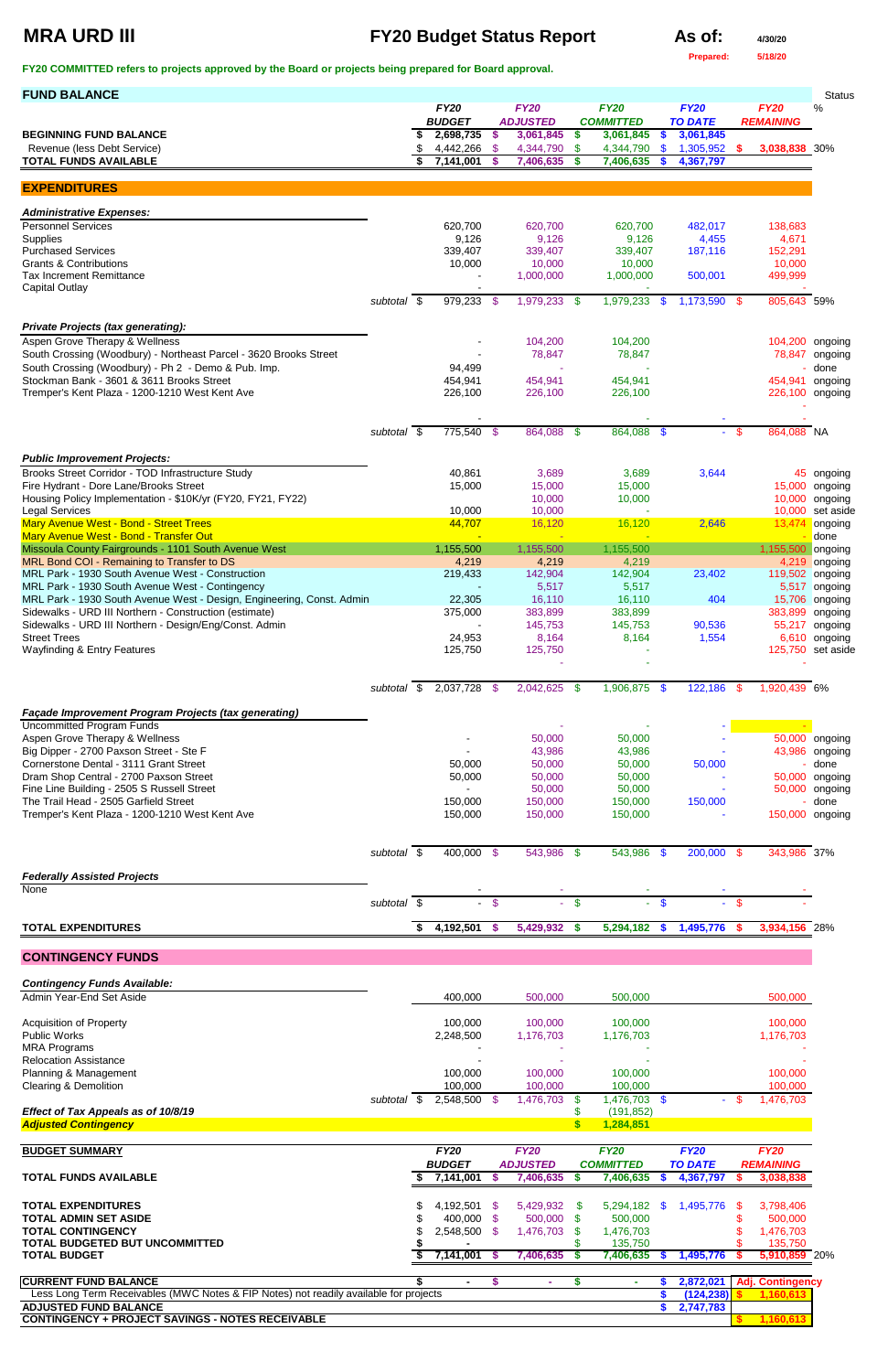### **MRA NORTH RESERVE/SCOTT ST URD FY20 Budget Status Report As of: 4/30/20**

**Prepared: 5/18/20**

| <b>FUND BALANCE</b>                                                                             |                          |                                |               |                                |                           |                                 |          |                               |     |                                 |                |
|-------------------------------------------------------------------------------------------------|--------------------------|--------------------------------|---------------|--------------------------------|---------------------------|---------------------------------|----------|-------------------------------|-----|---------------------------------|----------------|
|                                                                                                 |                          | <b>FY20</b>                    |               | <b>FY20</b>                    |                           | <b>FY20</b>                     |          | <b>FY20</b>                   |     | <b>FY20</b>                     |                |
| <b>BEGINNING FUND BALANCE</b>                                                                   |                          | \$<br><b>BUDGET</b><br>791,281 | -S            | <b>ADJUSTED</b><br>867,391     | $\boldsymbol{\mathsf{s}}$ | <b>COMMITTED</b><br>867,391     | -\$      | <b>TO DATE</b><br>867,391     |     | <b>REMAINING</b>                | <b>Status</b>  |
| Revenue (less Debt Service)                                                                     |                          | \$<br>1,326,815                | $\mathcal{S}$ | 1,290,191                      | \$                        | 1,290,191                       | \$       | 634,567                       | -S  | 655,624 49%                     |                |
| <b>TOTAL FUNDS AVAILABLE</b>                                                                    |                          | 2,118,096                      |               | 2,157,582                      | \$                        | 2,157,582                       |          | 1,501,958                     |     |                                 |                |
|                                                                                                 |                          |                                |               |                                |                           |                                 |          |                               |     |                                 |                |
| <b>EXPENDITURES</b>                                                                             |                          |                                |               |                                |                           |                                 |          |                               |     |                                 |                |
| <b>Administrative Expenses:</b>                                                                 |                          |                                |               |                                |                           |                                 |          |                               |     |                                 |                |
| <b>Tax Increment Remittance</b>                                                                 |                          | $\blacksquare$                 |               | 750,000                        |                           | 750,000                         |          | 375,000                       |     | 375,001                         |                |
| Transfers to URD III                                                                            | subtotal \$              | 20.000<br>20,000               | -\$           | 20,000<br>770,000 \$           |                           | 20,000<br>770,000               | -\$      | 375,000 \$                    |     | 20,000<br>395,001 49%           |                |
|                                                                                                 |                          |                                |               |                                |                           |                                 |          |                               |     |                                 |                |
| <b>Private Projects (tax generating):</b>                                                       |                          |                                |               |                                |                           |                                 |          |                               |     |                                 |                |
| \$723,514 Scott Street Village - Phase II & III - Construction                                  |                          | 303,054                        |               | 303,054                        |                           | 44,000                          |          | 44,007                        |     | 259,047 ongoing                 |                |
|                                                                                                 |                          |                                |               |                                |                           |                                 |          |                               |     |                                 |                |
|                                                                                                 | subtotal \$              | 303,054 \$                     |               | $303,054$ \$                   |                           | $44,000$ \$                     |          | 44,007 \$                     |     | 259,047 15%                     |                |
|                                                                                                 |                          |                                |               |                                |                           |                                 |          |                               |     |                                 |                |
| <b>Public Improvement Projects:</b><br>Housing Policy Implementation - \$10K (FY20, FY21, FY22) |                          |                                |               | 10,000                         |                           | 10,000                          |          |                               |     |                                 | 10,000 ongoing |
| Missoula Cemetery - Strategic Plan                                                              |                          |                                |               | 12,750                         |                           | 12,750                          |          |                               |     |                                 | 12,750 ongoing |
| Opportunity Zone Funding - \$50K (\$25K from URD 2 & NRSS)                                      |                          |                                |               | 25,000                         |                           | 25,000                          |          | 25,000                        |     |                                 | done           |
| Public Works - Maintenance Facility Plan                                                        |                          |                                |               | 28,817                         |                           | 28,817                          |          | $\blacksquare$                |     |                                 | 28,817 ongoing |
| Scott Street Redevelopment - Feasibility Due Dilligence                                         |                          |                                |               | 55,000                         |                           | 55,000                          |          | 31,200                        |     |                                 | 23,800 ongoing |
|                                                                                                 |                          |                                |               | $\omega$                       |                           | $\sim$                          |          |                               |     |                                 |                |
|                                                                                                 | subtotal $\overline{\$}$ |                                | - \$          | 131,567                        | - \$                      | 131,567                         |          | 56,200 \$                     |     | 75,367 43%                      |                |
|                                                                                                 |                          |                                |               |                                |                           |                                 |          |                               |     |                                 |                |
| <b>Program Projects (tax generating)</b>                                                        |                          |                                |               |                                |                           |                                 |          |                               |     |                                 |                |
|                                                                                                 |                          |                                |               |                                |                           |                                 |          |                               |     |                                 |                |
|                                                                                                 | subtotal $\overline{\$}$ |                                | \$            |                                | \$                        | ٠                               |          |                               | \$  |                                 | <b>NA</b>      |
| <b>TOTAL EXPENDITURES</b>                                                                       |                          | \$<br>323,054                  | s             | 1,204,621                      | \$                        | 945,567                         |          | 475,207                       | s   | <b>729,414</b> 39%              |                |
|                                                                                                 |                          |                                |               |                                |                           |                                 |          |                               |     |                                 |                |
| <b>CONTINGENCY FUNDS</b>                                                                        |                          |                                |               |                                |                           |                                 |          |                               |     |                                 |                |
|                                                                                                 |                          |                                |               |                                |                           |                                 |          |                               |     |                                 |                |
| <b>Contingency Funds Available:</b><br><b>Acquisition of Property</b>                           |                          | 100,000                        |               | 100,000                        |                           | 100,000                         |          |                               |     | 100,000                         |                |
| <b>Public Works</b>                                                                             |                          | 1,495,042                      |               | 652,961                        |                           | 652,961                         |          |                               |     | 652,961                         |                |
| <b>CRLP/CCP Assistance</b>                                                                      |                          |                                |               | ÷                              |                           | $\sim$                          |          |                               |     | $\sim$                          |                |
| <b>Relocation Assistance</b>                                                                    |                          |                                |               |                                |                           |                                 |          |                               |     |                                 |                |
| Planning & Management                                                                           |                          | 100,000                        |               | 100,000                        |                           | 100,000                         |          |                               |     | 100,000                         |                |
| Clearing & Demolition                                                                           | subtotal \$              | 100,000<br>1,795,042           | -\$           | 100,000<br>952,961             | \$                        | 100,000<br>952,961              | <b>S</b> | $\sim$                        | -\$ | 100,000<br>952,961              |                |
| Effect of Tax Appeals as of 10/8/19                                                             |                          |                                |               |                                | \$                        | (368)                           |          |                               |     |                                 |                |
| <b>Adjusted Contingency</b>                                                                     |                          |                                |               |                                | $\mathbf{s}$              | 952,593                         |          |                               |     |                                 |                |
|                                                                                                 |                          |                                |               |                                |                           |                                 |          |                               |     |                                 |                |
| <b>BUDGET SUMMARY</b>                                                                           |                          | <b>FY20</b><br><b>BUDGET</b>   |               | <b>FY20</b><br><b>ADJUSTED</b> |                           | <b>FY20</b><br><b>COMMITTED</b> |          | <b>FY20</b><br><b>TO DATE</b> |     | <b>FY20</b><br><b>REMAINING</b> |                |
| <b>TOTAL FUNDS AVAILABLE</b>                                                                    |                          | \$<br>2,118,096                | \$            | 2,157,582                      | \$                        | 2,157,582                       | S        | 1,501,958                     | \$  | 655,624                         |                |
|                                                                                                 |                          |                                |               |                                |                           |                                 |          |                               |     |                                 |                |
| <b>TOTAL EXPENDITURES</b>                                                                       |                          | \$<br>323,054                  |               | \$1,204,621                    | - \$                      | 945,567 \$                      |          | 475,207                       | \$  | 729,414                         |                |
| <b>TOTAL CONTINGENCY</b>                                                                        |                          | \$<br>1,795,042 \$             |               | 952,961                        | \$                        | 952,961                         |          |                               | \$  | 952,961                         |                |
| <b>TOTAL BUDGETED BUT UNCOMMITTED</b>                                                           |                          | \$                             |               |                                | \$                        | 259,054                         |          |                               | \$  | 259,054                         |                |
| <b>TOTAL APPROPRIATIONS</b>                                                                     |                          | \$<br>2,118,096                | s.            | 2,157,582                      | \$                        | 2,157,582                       | s.       | 475,207                       | \$  | 1,941,429 22%                   |                |
| <b>CURRENT FUND BALANCE</b>                                                                     |                          | \$<br>$\blacksquare$           | $\frac{1}{2}$ | $\sim$                         | \$                        | $\blacksquare$                  | \$       | 1,026,751                     |     | <b>Adj. Contingency</b>         |                |
| Less Long Term Receivables (MWC Notes) not readily available for projects                       |                          |                                |               |                                |                           |                                 | \$       | (76, 739)                     |     | 875,854                         |                |
| <b>ADJUSTED FUND BALANCE</b>                                                                    |                          |                                |               |                                |                           |                                 | \$       | 950,012                       |     |                                 |                |
| <b>CONTINGENCY + PROJECT SAVINGS - MWC NOTES</b>                                                |                          |                                |               |                                |                           |                                 |          |                               |     | 875,854                         |                |